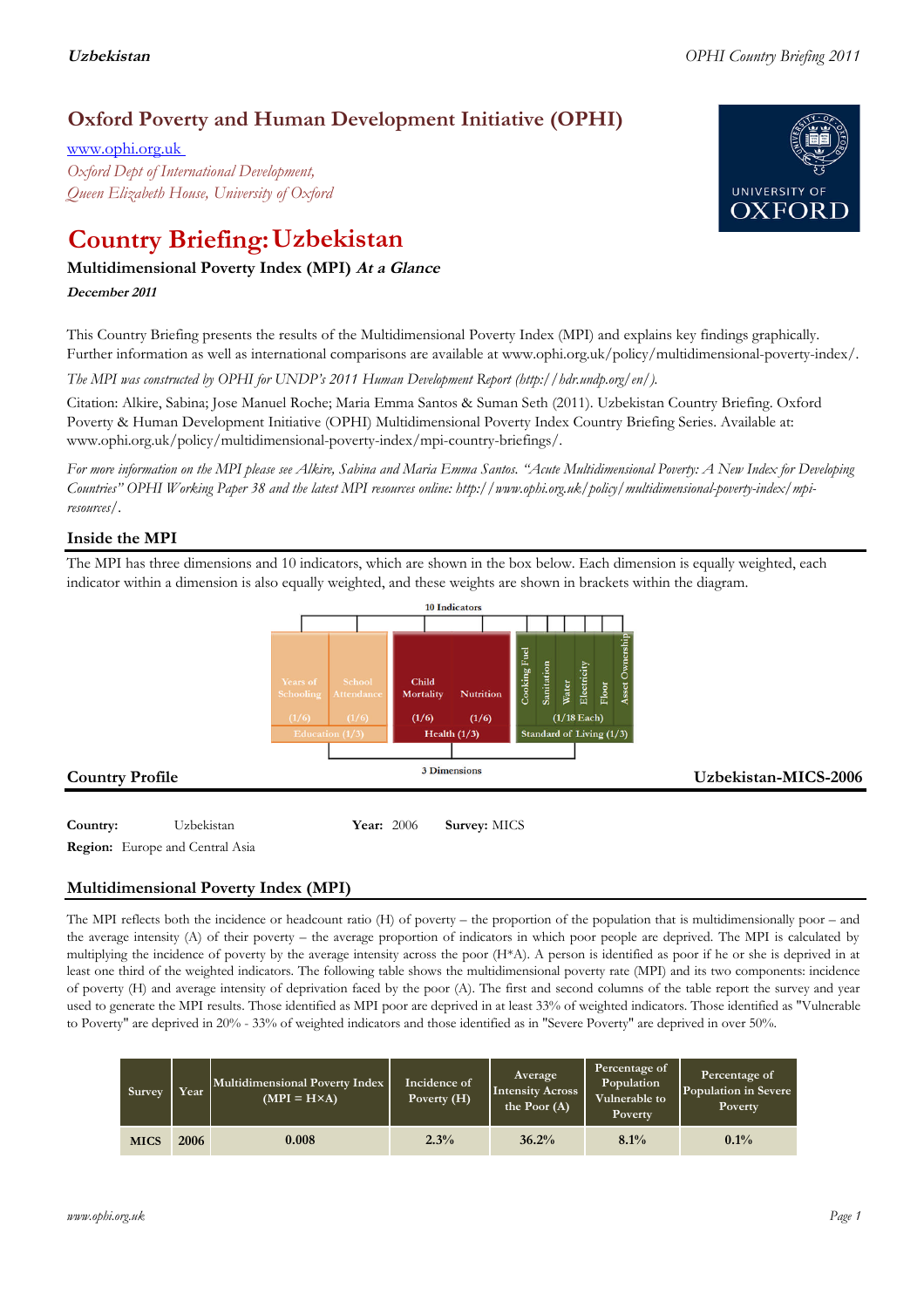### **Comparing the MPI with Other Poverty Measures**

Column chart A compares the poverty rate using the MPI with three other commonly used poverty measures. The height of the first column denotes the percentage of people who are MPI poor (also called the incidence or headcount ratio). The second and third columns denote the percentages of people who are poor according to the \$1.25 a day income poverty line and \$2.00 a day line, respectively. The final column denotes the percentage of people who are poor according to the national income poverty line. The table on the right-hand side reports various descriptive statistics for the country. The statistics shaded in khaki/olive are taken from the year closest to the year of the survey used to calculate the MPI. The year is provided below each column in chart A.



|                                                |         | Summary                                                                                                                                                    |         |  |  |
|------------------------------------------------|---------|------------------------------------------------------------------------------------------------------------------------------------------------------------|---------|--|--|
| erty Measures                                  |         | 0.008<br>Multidimensional Poverty Index                                                                                                                    |         |  |  |
|                                                |         | Percentage of MPI Poor (H)                                                                                                                                 | 2.3%    |  |  |
| 76.7%                                          |         | Average Intensity of Deprivation (A)<br>36.2%                                                                                                              |         |  |  |
|                                                |         |                                                                                                                                                            |         |  |  |
|                                                |         | Percentage of Income Poor (\$1.25 a day) <sup><math>\ddagger</math></sup>                                                                                  | 46.3%   |  |  |
|                                                |         | Percentage of Income Poor (\$2.00 a day) <sup><math>\bar{x}</math></sup>                                                                                   | 76.7%   |  |  |
|                                                |         | Percentage of Poor (National Poverty Line) <sup>‡</sup>                                                                                                    | No Data |  |  |
|                                                |         |                                                                                                                                                            |         |  |  |
|                                                | $0.0\%$ | Human Development Index 2011*                                                                                                                              | 0.641   |  |  |
| US\$2 a day<br><b>National Poverty</b><br>Line |         | $HDI$ rank*                                                                                                                                                | 115     |  |  |
| 2003                                           | No data | $HDI category*$                                                                                                                                            | Medium  |  |  |
| <b>Aeasure</b>                                 |         | $\pm$ The World Bank (2011). "World Development Indicators." Washington, DC.<br>* UNDP (2011). "Human Development Report", Statistical Table 1 . New York. |         |  |  |

te: For population figures and numbers of MPI poor people, consult the tables on OPHI's te: http://www.ophi.org.uk/policy/multidimensional-poverty-index/

#### **Comparing the MPI with Other Poverty Measures**

Column chart B shows the percentage of people who are MPI poor (also called the incidence or headcount) in the 109 developing countries analysed. The column denoting this country is dark, with other countries shown in light grey. The dark dots denote the percentage of people who are income poor according to the \$1.25 a day poverty line in each country. The graph above tells you the year this data comes from. Dots are only shown where the income data available is within three years of the MPI survey year.



**B. Headcounts of MPI Poor and \$1.25/day Poor**



 $\bullet$  Percentage of Income Poor (living on less than \$1.25 a day)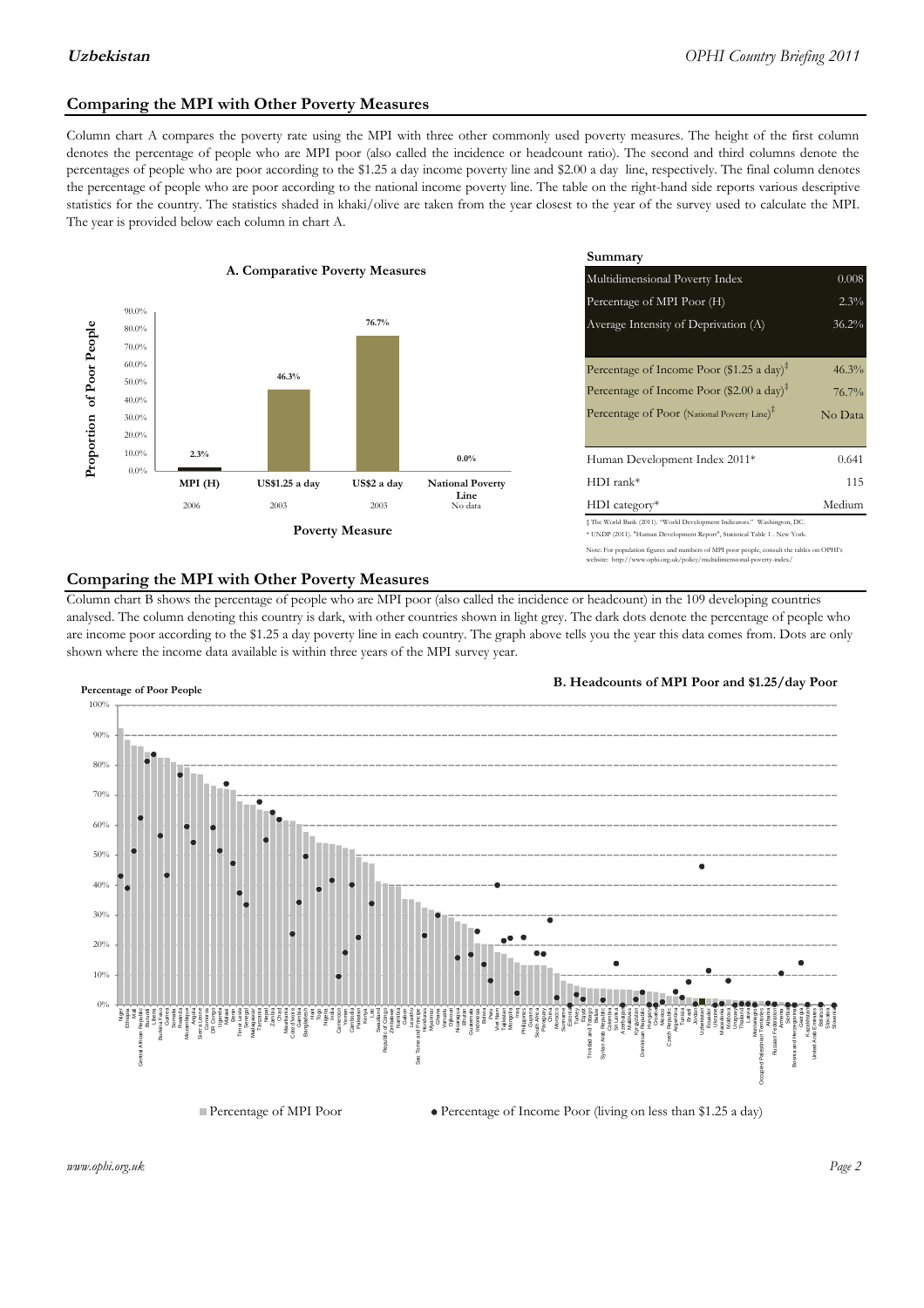#### **Incidence of Deprivation in Each of the MPI Indicators**

The MPI uses 10 indicators to measure poverty in three dimensions: education, health and living standards. The bar chart to the left reports the proportion of the population that is poor and deprived in each indicator. We do not include the deprivation of non-poor people. The spider diagram to the right compares the proportions of the population that are poor and deprived across different indicators. At the same time it compares the performance of rural areas and urban areas with that of the national aggregate. Patterns of deprivation may differ in rural and urban areas.



#### **Composition of the MPI**

The MPI can be broken down to see directly how much each indicator contributes to multidimensional poverty. The following figure shows the composition of the MPI using a pie chart. Each piece of the pie represents the percentage contribution of each indicator to the overall MPI of the country. The larger the slice of the pie chart, the bigger the weighted contribution of the indicator to overall poverty.

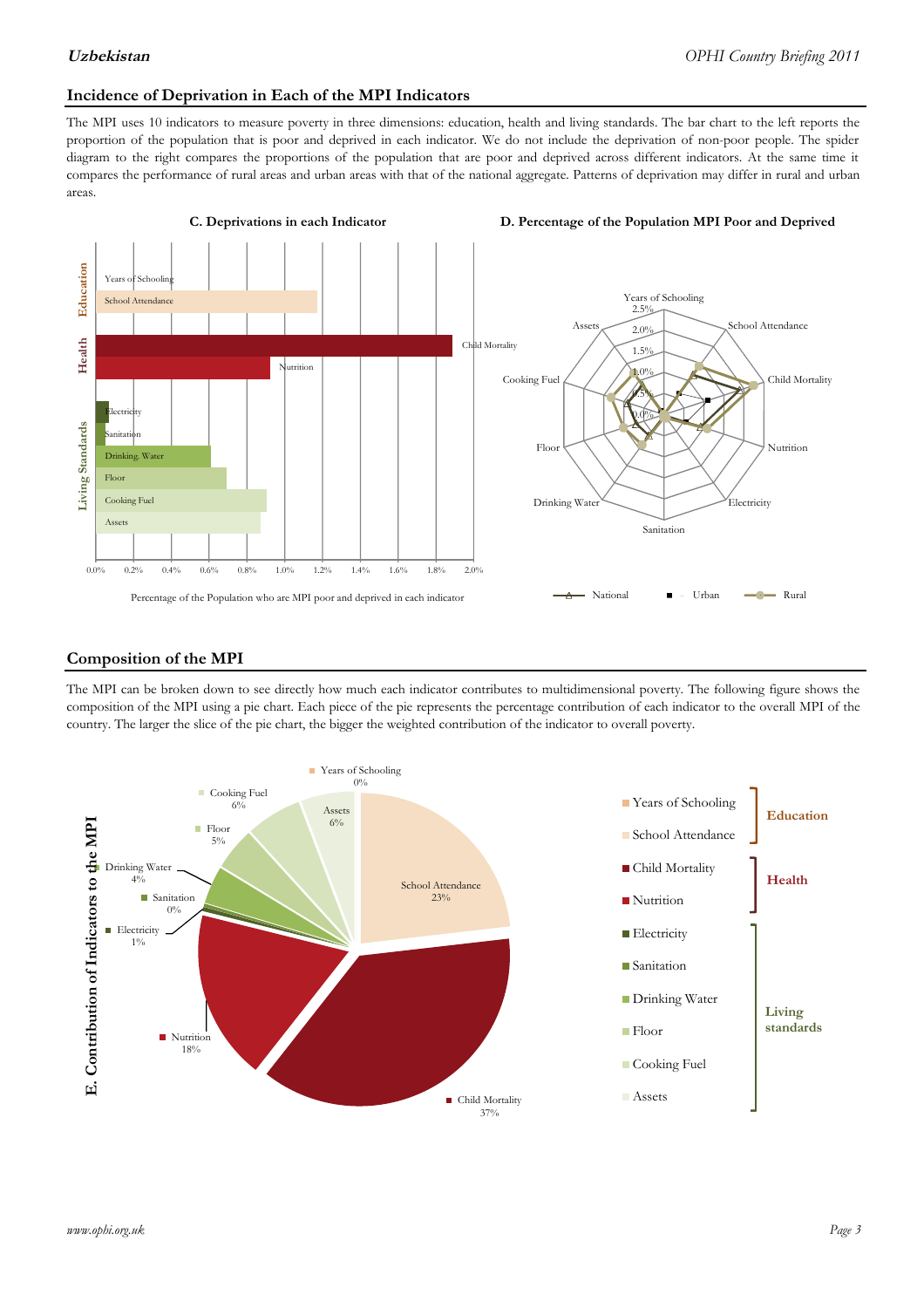### **Decomposition of MPI by Region**

The MPI can be decomposed by different population subgroups, then broken down by dimension, to show how the composition of poverty differs between different regions or groups. On the left-hand side of column chart F, the height of each of the three bars shows the level of MPI at the national level, for urban areas, and for rural areas, respectively. Inside each bar, different colours represent the contribution of different weighted indicators to the overall MPI. On the right-hand side of column chart F, the colours inside each bar denote the percentage contribution of each indicator to the overall MPI, and all bars add up to 100%. This enables an immediate visual comparison of the composition of poverty across regions.



#### **F. Contribution of Indicators to the MPI at the National Level, for Urban Areas, and for Rural Areas**

### **Intensity of Multidimensional Poverty**

Recall that i) a person is considered poor if they are deprived in at least one third of the weighted indicators and ii) the intensity of poverty denotes the proportion of indicators in which they are deprived. A person who is deprived in 100% of the indicators has a greater intensity of poverty than someone deprived in 40%. The following figures show the percentage of MPI poor people who experience different intensities of poverty. The pie chart below breaks the poor population into seven groups based on the intensity of their poverty. For example, the first slice shows deprivation intensities of greater than 33% but strictly less than 40%. It shows the proportion of poor people whose intensity (the percentage of indicators in which they are deprived) falls into each group. The column chart H reports the proportion of the population in a country that is poor in that percentage of indicators or more. For example, the number over the 40% bar represents the percentage of people who are deprived in 40% or more indicators.



**G. Intensity of Deprivation Among MPI Poor**

Intensity of Poverty